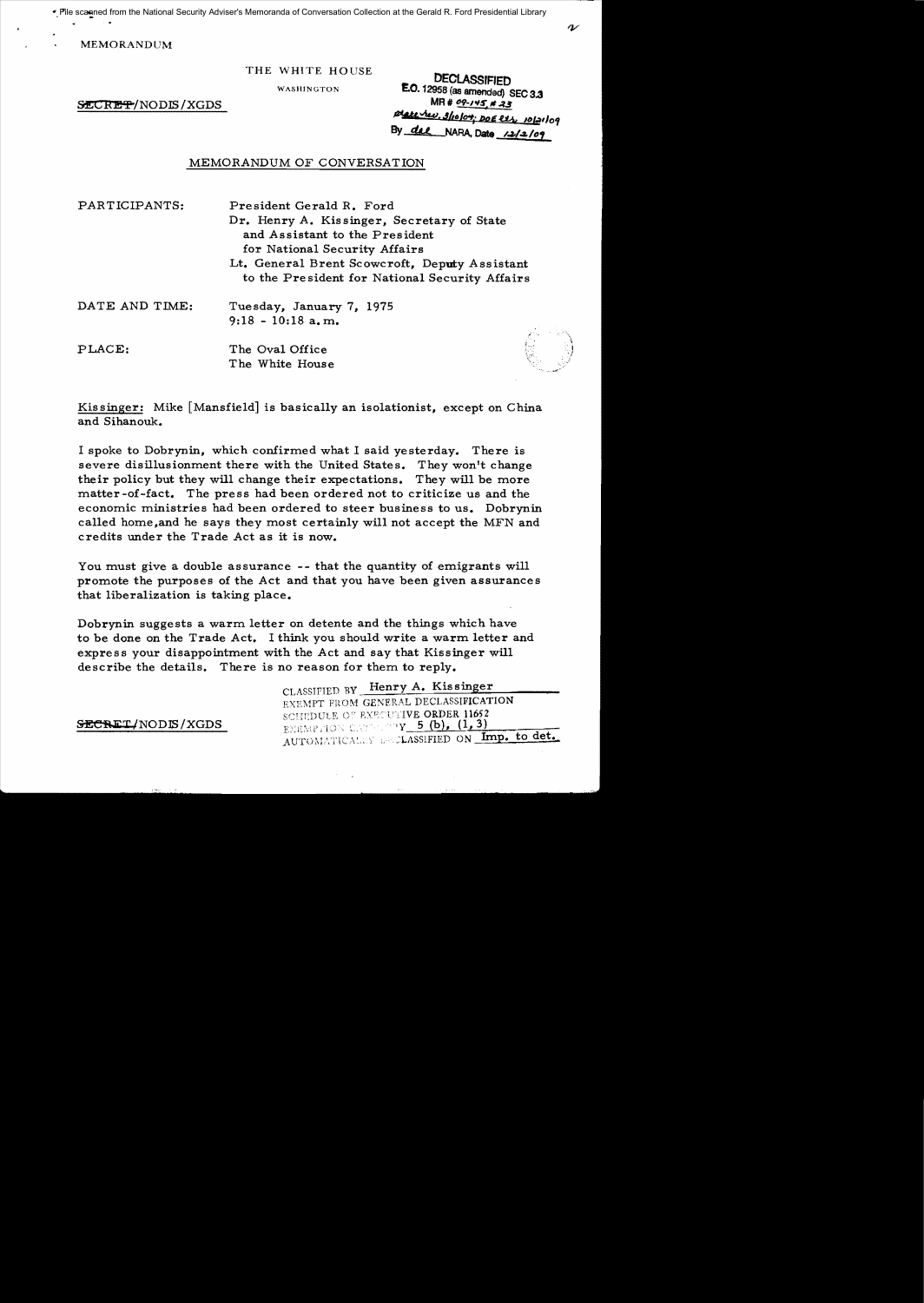# $\frac{1}{2}$   $\frac{1}{2}$   $\frac{1}{2}$   $\frac{1}{2}$   $\frac{1}{2}$   $\frac{1}{2}$   $\frac{1}{2}$   $\frac{1}{2}$   $\frac{1}{2}$   $\frac{1}{2}$   $\frac{1}{2}$   $\frac{1}{2}$   $\frac{1}{2}$   $\frac{1}{2}$   $\frac{1}{2}$   $\frac{1}{2}$   $\frac{1}{2}$   $\frac{1}{2}$   $\frac{1}{2}$   $\frac{1}{2}$   $\frac{1}{2}$   $\frac{1}{2}$

The Congress is forcing us into renewed risk of confrontation.

In the State of the Union Address, I would add a paragraph on Executive-Legislature partnership, but say that it won't take the form of extreme detailed intervention in the conduct of policy.

I have been thinking of a conciliatory speech, detailing these Congressional restrictions and saying we have to be sensitive to Congress but they also have a responsibility to discharge. For example: Egypt rejecting the nuclear reactor -- so we give up leverage like we did on the Aswan Dam. And Ecuador/Venezuela won't go to the Meeting of Foreign Ministers, because of the ban on preferences for OPEC members.

And Simon keeps voting against these countries.

The President: Let's get him in here for a discussion of this OPEC situation so we are on the same wave length. After the State of the Union.

Kissinger: That would be a good idea. There is no hurry.

Arthur Burns is seeing Schmidt this weekend on the lending facility. Simon's nose is out of joint a bit, but Schmidt will ask for Burns and also we don't want a government-to-government confrontation.

The President: There is another reason. Burns is worried about the size of the deficit. I think Schmidt could do a lot of good with Burns.

Kissinger: Good. We might send Schmidt a letter ahead and say you are heavily influenced by him.

The President: Our program is very compatible with this thinking.

Ash had a good idea yesterday to deal with the windfall money.

[Discussed more about Ash proposal.]

Kissinger: The Democrats are going to be hit hard by your program. They are playing this theme of indecisiveness.

The President: I plan to tell Mike.



SECRET/NODIS/XGDS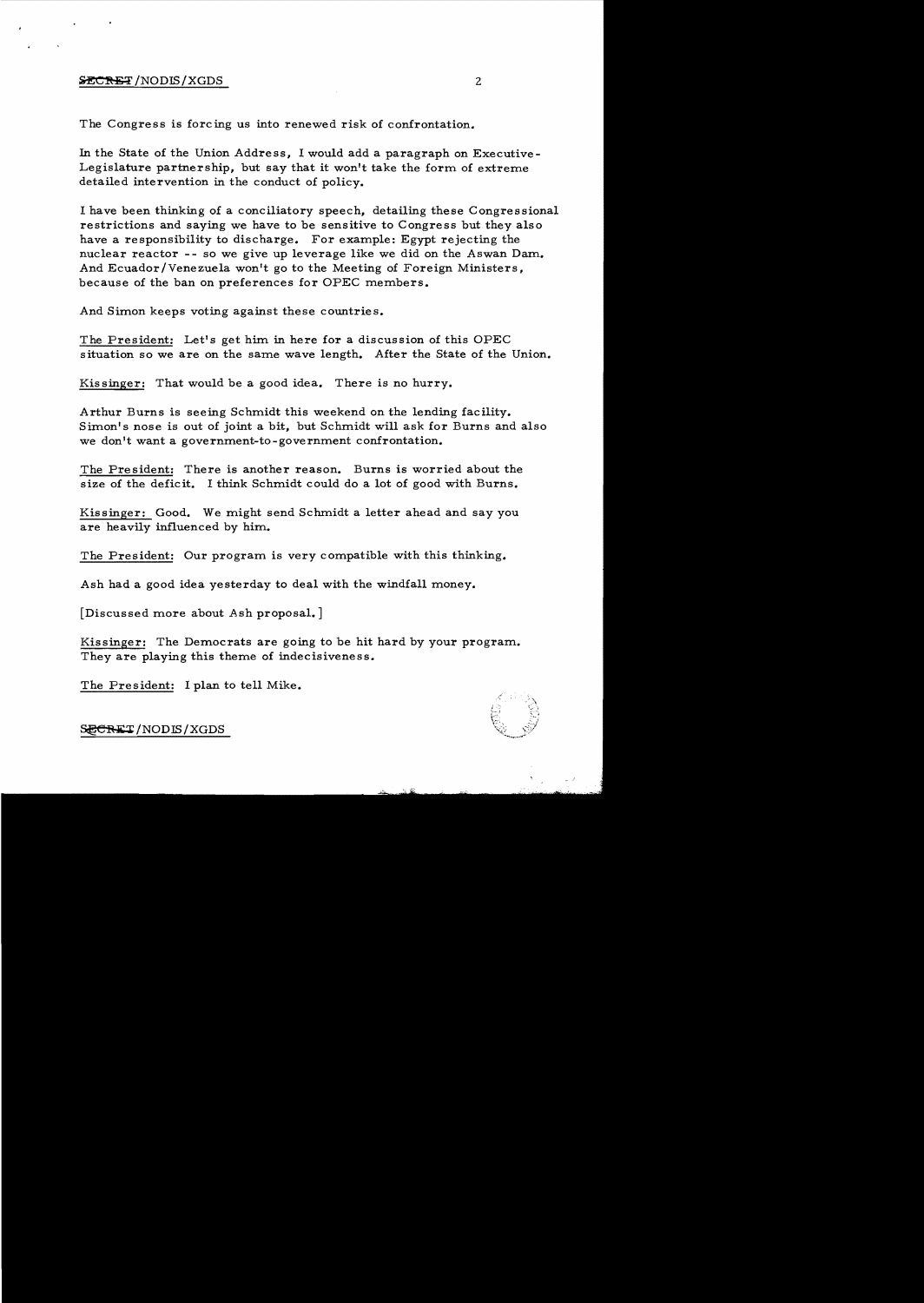### $\frac{1}{2}$   $\frac{1}{2}$   $\frac{1}{2}$   $\frac{1}{2}$   $\frac{1}{2}$   $\frac{1}{2}$   $\frac{1}{2}$   $\frac{1}{2}$   $\frac{1}{2}$   $\frac{1}{2}$   $\frac{1}{2}$   $\frac{1}{2}$   $\frac{1}{2}$   $\frac{1}{2}$   $\frac{1}{2}$   $\frac{1}{2}$   $\frac{1}{2}$   $\frac{1}{2}$   $\frac{1}{2}$   $\frac{1}{2}$   $\frac{1}{2}$   $\frac{1}{2}$

Kissinger: I am seeing Bob Byrd. I thought I would tell him my concern about legislative activity.

The President: Good. I am more and more impressed with Bob. I also am having the Speaker and Al Ullman.

Kissinger: I thought I would see all the new Congressmen next week in three groups.

The President: There are some far out ones.

Kissinger: Is it dangerous for me to do it?

The President: No. You should.

Kissinger: May I tell Simon you want Burns to go?

The President: Yes.

Kissinger: The Soviets have to keep detente going for political reasons, but our hold on them is gone. These economic projects would have gotten our hooks into them for ten years. The Chinese will be less scared now, and we will have a rockier time with the Soviet Union. We must put a stop to the disintegration of Executive authority on foreign policy.

Dinitz is seeing Schlesinger. He is playing the good guy. I think he should be instructed to stonewall.

The President: Should I do it?

Kissinger: I think Brent should. On the F-14 and F-15, I hear Schlesinger has given them pricing data. I think he should say he is not prepared to discuss it.

What is your view on using the Vice President for meeting visiting digni taries? For example, the Sultan of Oman lunch.

The President: No problem; it relieves me from burdens.

Kissinger: On the State of the Union, we will hit interdependence, also something on detente and improved relations with Japan and Europe. Also the paragraph on Executive-Legislative relationship.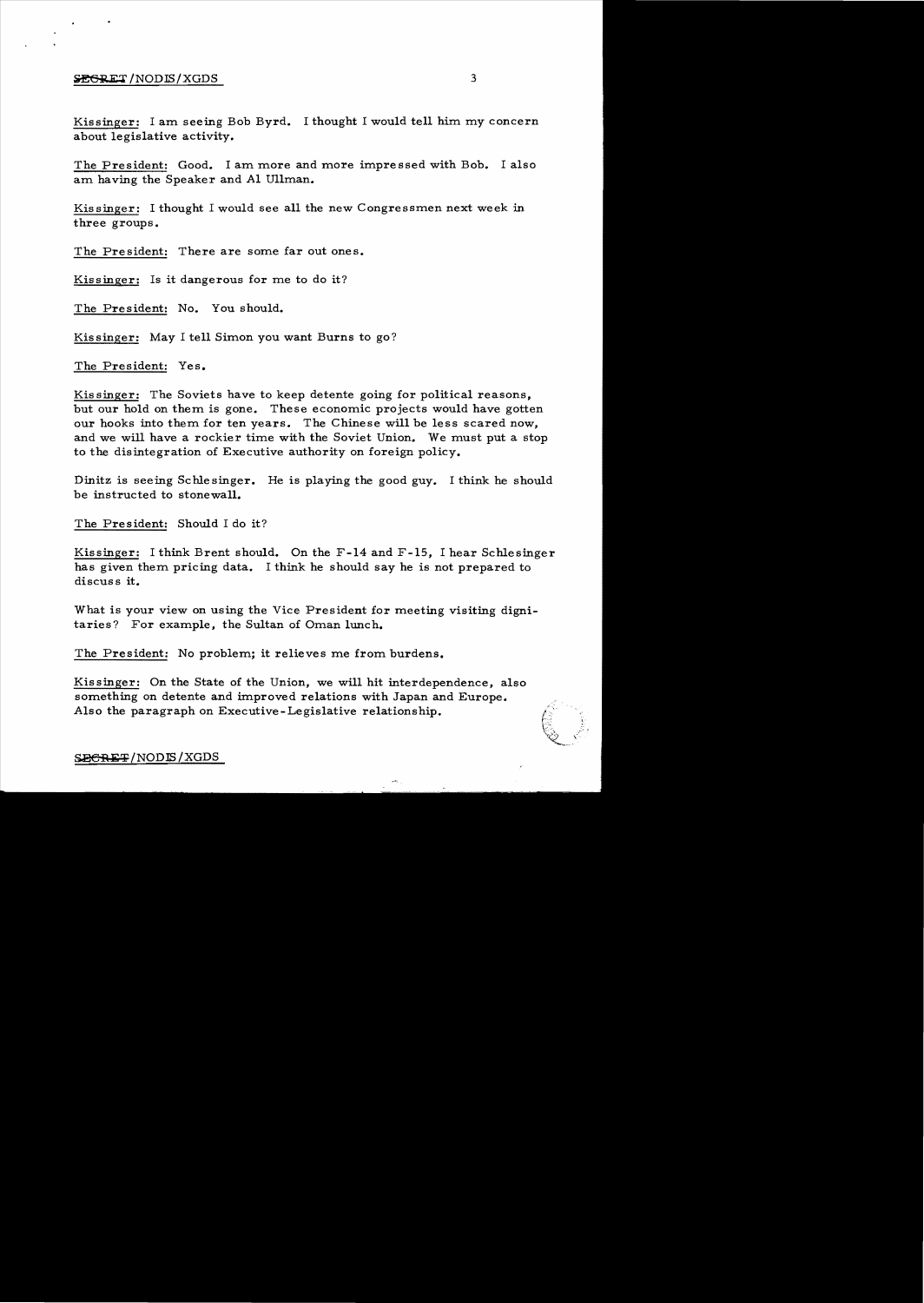#### $\frac{1}{2}$   $\frac{1}{2}$   $\frac{1}{2}$   $\frac{1}{2}$   $\frac{1}{2}$   $\frac{1}{2}$   $\frac{1}{2}$   $\frac{1}{2}$   $\frac{1}{2}$   $\frac{1}{2}$   $\frac{1}{2}$   $\frac{1}{2}$   $\frac{1}{2}$   $\frac{1}{2}$   $\frac{1}{2}$   $\frac{1}{2}$   $\frac{1}{2}$   $\frac{1}{2}$   $\frac{1}{2}$   $\frac{1}{2}$   $\frac{1}{2}$   $\frac{1}{2}$

The President: I talked to Bob [Hartman]. This will fit right in.

Kissinger: I sent a letter to the Turks to get some movement.

Sadat has told Jordan he would be reasonable in negotiations. Maybe not even make Israel totally leave the passes, but he must have movement. He also thought that the Syrians would accept only a few kilometers in the Golan. I think he maybe right.

It is now becoming more clear that the reason Brezhnev cancelled was that Sadat wouldn't give up on the step-by-step.

The President: Not because of sickness?

Kissinger: That was an excuse; if they had really wanted it, he would have gone. Do you want to see the Irish Prime Minister? There is no reason to.

The President: No. Is Moore a problem?

Scowcroft: His wife is sick.

The President: We are getting Dunlop. Jim Coleman will be going into Transportation. I am thinking of Martha Griffiths for HEW. With a black and a woman, we are turning things around.

Kis singer: They are outstanding appointments.

The President: Butz wants to leave in June.

Kissinger: Sadat has arrested 400 Communists.

The President: Is that public?

Kissinger: No.

The President: What would Israel have to give up on the Golan?

Kissinger: There are two big hills west of Quneitra. They are maniacal about hills. I think we should do Egypt first and then either go to Geneva or you take on Israel about the Golan. Or go to Geneva for a while and let the pressures build a bit.

'\ \ ',' c~ " i

 $SEGRET/NODIS/XGDS$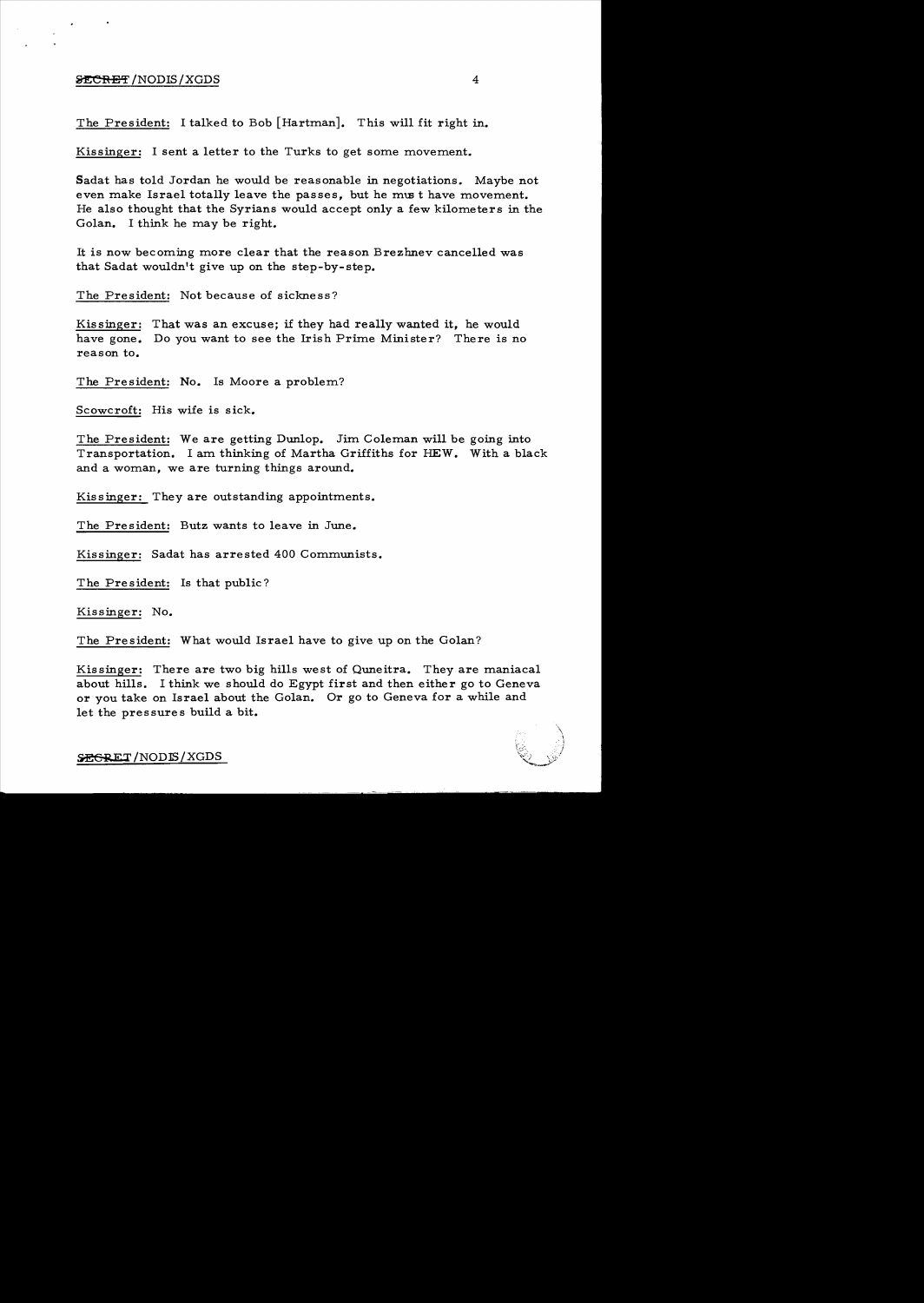### $\overline{\text{SECHBF}}$  /NODIS / XGDS  $^5$

I would like to go to Ecuador and Venezuela and say you are sympathetic to removing the inequities in the Trade Bill.

The President: Was that guy de la Pena?

Scowcroft: Yes.

Kissinger: On Cuba, there is a Foreign Minister's Meeting in March. The Argentines want. to invite Cuba. I think we should oppose. Instead I think we should agree there that the lifting of the OAS embargo can be done by a majority. If there is no movement in the OAS, more and more of them will recognize Cuba individually and the OAS will look ridiculous.

Secondly, Cuba has sent us a message through Frank Mankiewicz that they want to talk -- through a New York emissary. I thought we could say we are willing to listen. This will get a slow-paced dialogue started. Right now we have no means to communicate with them. We should stay a half step behind Brazil. We shouldn't push Brazil and we should support our friends who backed us.

The President: What would be the settlement down the road?

Kissinger: I am not sure you want to restore relations before the 1976 elections. I think we should tell them to pipe down in the press. They had cartoons with Nixon's name written with a swastika. We may have to permit American companies in third countries to trade with Cuba. We will have to try to get something from Cuba -- release of prisoners, settle some claims, open emigration -- something. We can keep them out of the meetings in 1975.

The President: If we could get an ease of emigration and some claims settled . . . .

Kissinger: Maybe a statement of non-intervention. Castro wants to meet with me. I am opposed to doing that.

The President: I agree. Let's talk about those three things.

Kissinger: This week we will send a note to them saying we are willing to explore what do they have in mind. This will test their security.



SECRET/NODIS/XGDS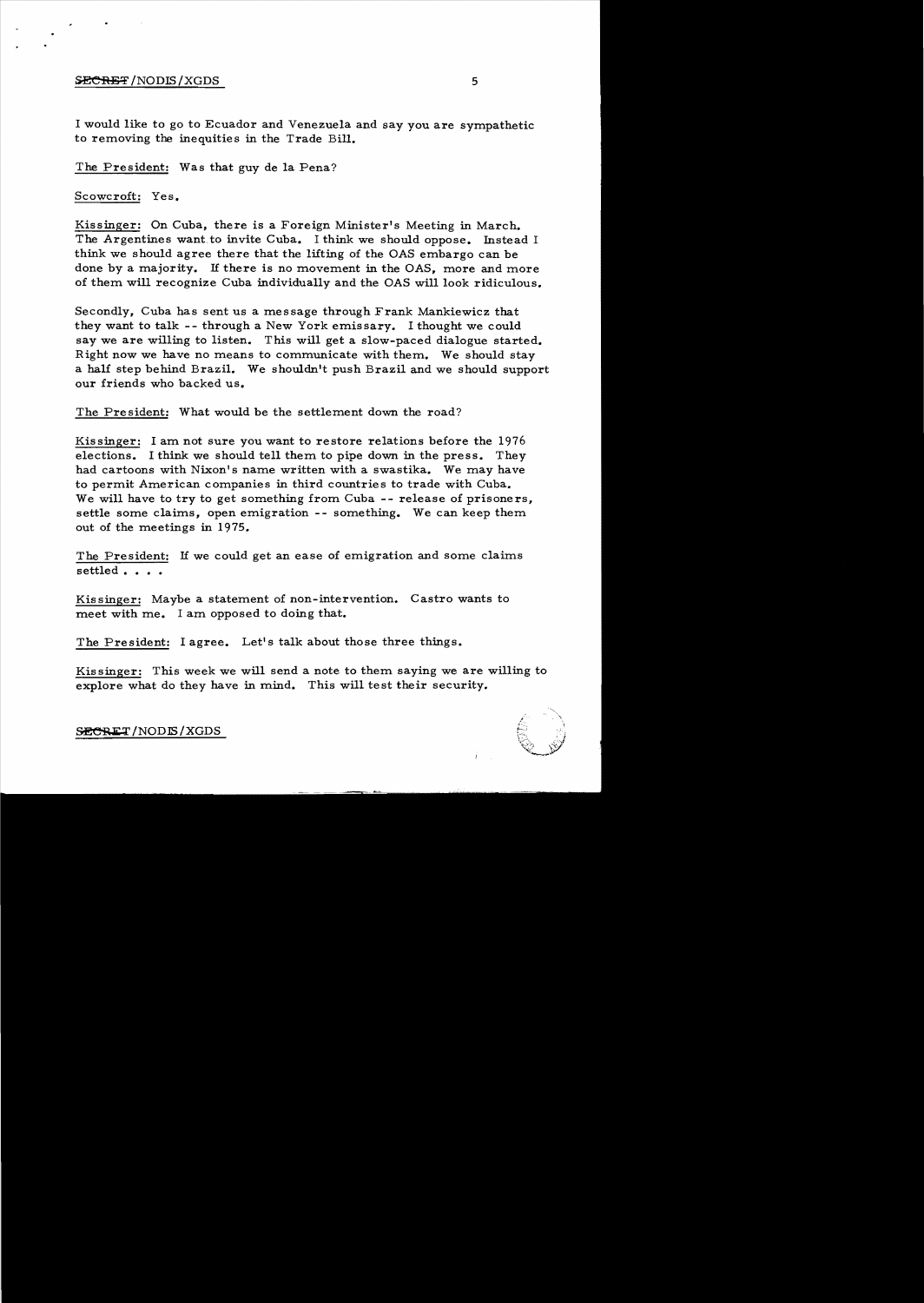# $\frac{1}{2}$   $\frac{1}{2}$  /NODIS/XGDS 6

•

## The President: How is Bush?

Kissinger: He is doing fine. I was impressed when I was there. Moynihan will write quite a bit. He sent a two-page cable on PL-480.

I asked our Latin American Ambassador to say what the gripes are. One of the biggest is the restrictions on aid. We will end up where the countries think it is a liability to get our aid. Our best friends -- Uruguay, Bolivia. Brazil -- all had major complaints.

We are having a WSAG on Vietnam. I plan to take a tough line. I assume you are prepared to ask for a supplemental.

The President: By all means.

i I

SECRET/NODIS/XGDS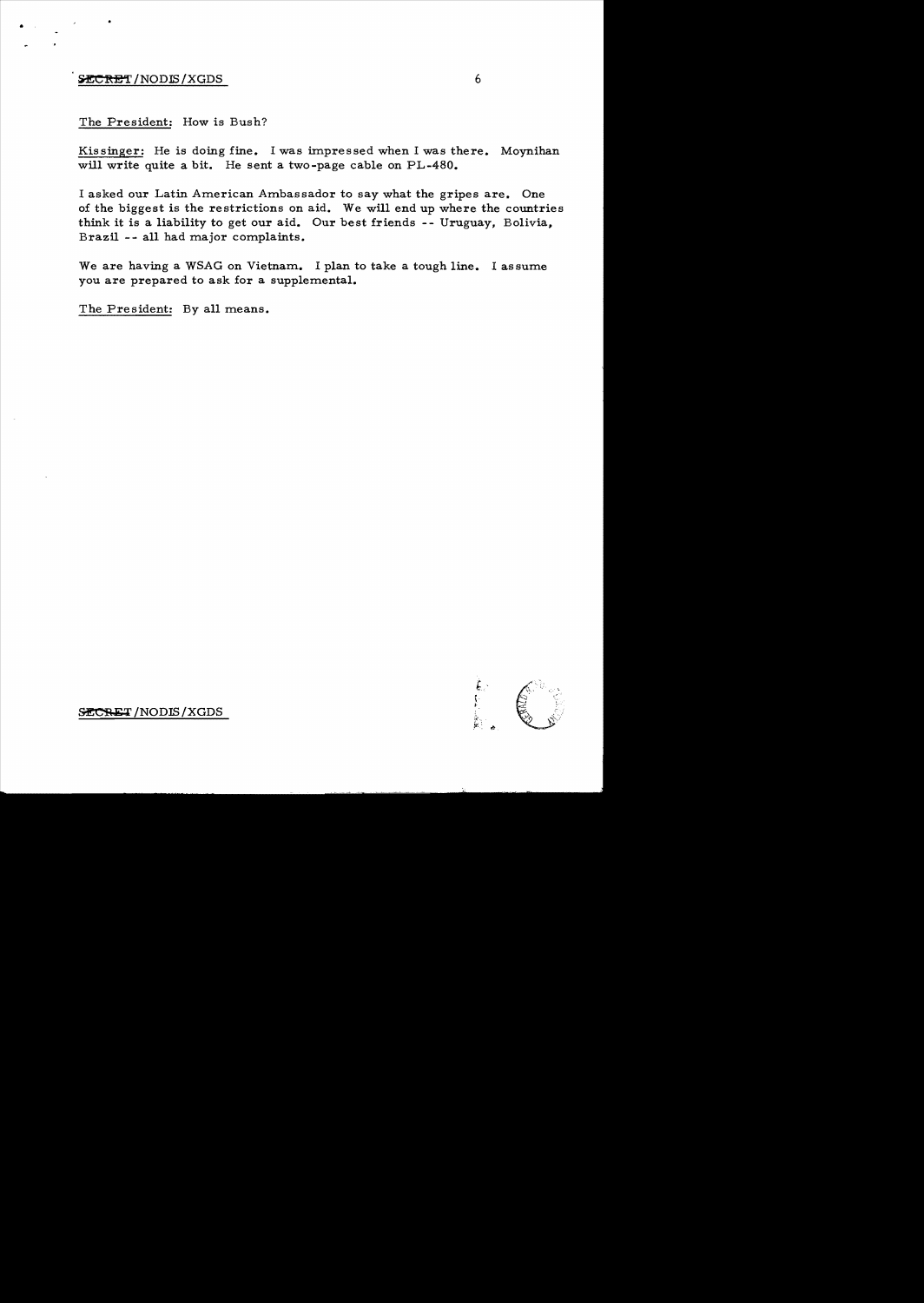Did un provide aft? them man staff?  $P/K$  1 Jan 15 unday 10:18 AM K Make is houriely esolations, <del>be to</del> large da Chance Echanch gapotre to DDG which confirmed what 2 raid apptundence There servere desetterain of U.S. They worth change their poling but Their expectations they and his une matter fait - per hal been enderet to entirge us + era commandin to there humanis & us. & day called home & they most certainly not accept Minix centres Jan must prin a dont le apperance - that partir cont promote purposes for ant + you have given assurances that howahight thing place. Dig sing yestere women letter over cletrate + the thing which home to be drawer trade at. I think you should unter women letter & yours your heapportune of act & that Kind discribe details. The rever for that Conque forces us into une une rish of emperation y du SOU de mandel ce d'Opma. peper-ly à partireship but that it won't Take a fam of extreme ditabled milevantin. I bentuching of conceletory speed, detaching For ex: E contemporal expecting min reactions to we give my liminage time und an Corner form World Eucales/Vernezuch wordt port MER and Summer haps withing a good to the emption. l'hitoget him un here fa a chacussion qui laugte after Soc .<br>K colorll be planes with the funny: **DECLASSIFIED** E.O. 12958 (as amended) SEC 3.3 MR # 09-145, #23  $\begin{pmatrix} 1 & 1 \\ 1 & 1 \end{pmatrix}$ etate nu 3110/04; Doe ets 10/21/09 By del NARA, Date 12/2/09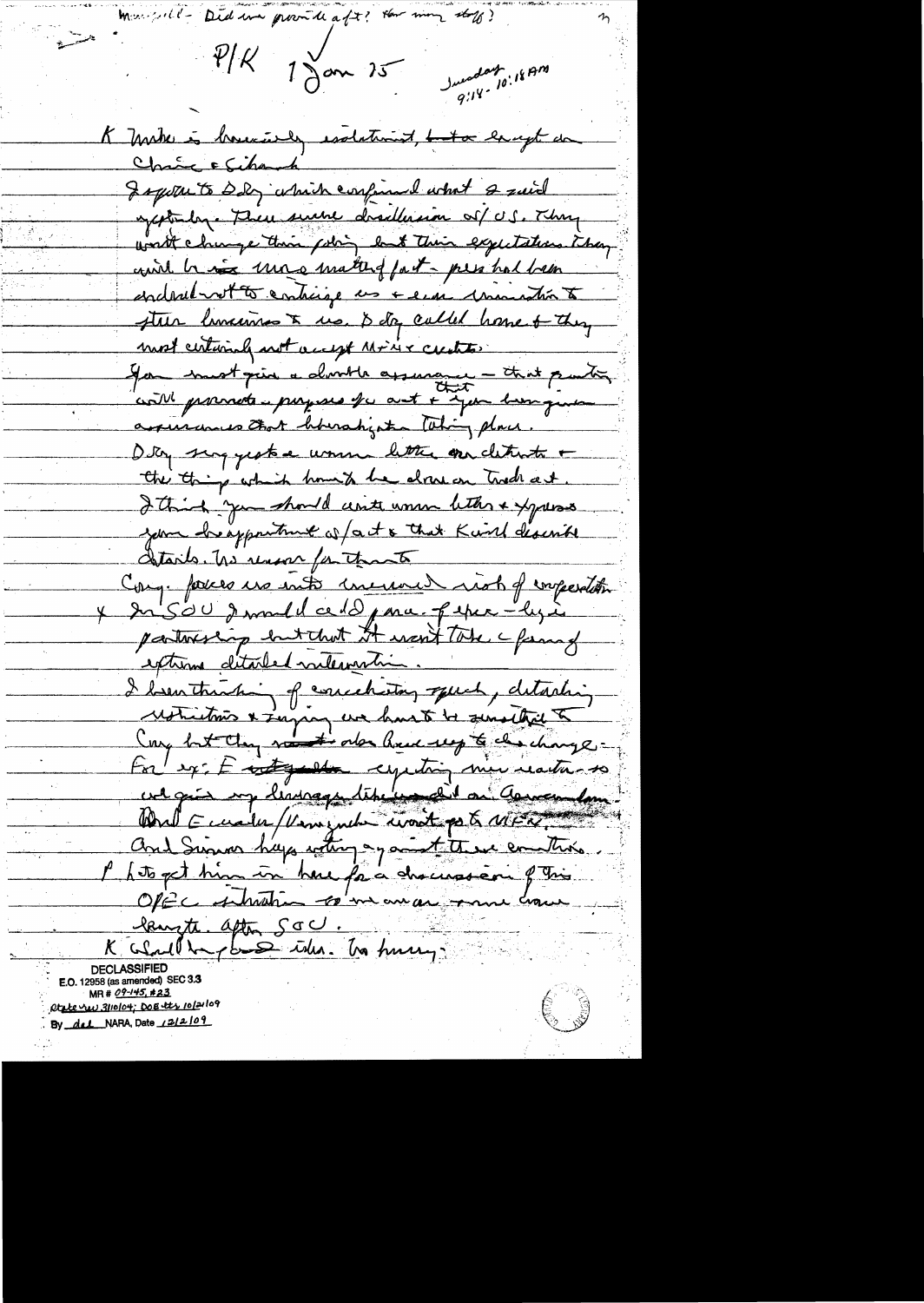K arthur Burns sering Schmedt tris orcheral are Boulang friendly. Summes use with friends a bit, but Schmitt orte for Bonno + des crédoit want a gat & good emportation P There another soun. Bonne would don't chief Je defrait, détroit échanit en 10 de a 1018 good w/ Burns absent + son jour heavy influenced by him. may (Diocessel more about cor proposal)<br>E The Derws are paring to be and hold by eyours<br>propositel hike this theme of individuance. I speran me man concin objet legée actintz. Speaker Fullman K Statz would su alle nom Carg. und anna in 5 P Florence par me mes P 200 Year should K Um & Citt Simon spontward frans to go  $\frac{1}{2}$   $\frac{1}{2}$ K 50 havet hey determin par for pol message, but hard gotten une forske mit treue fa compo.<br>Comment with the bes scarch rame & me centel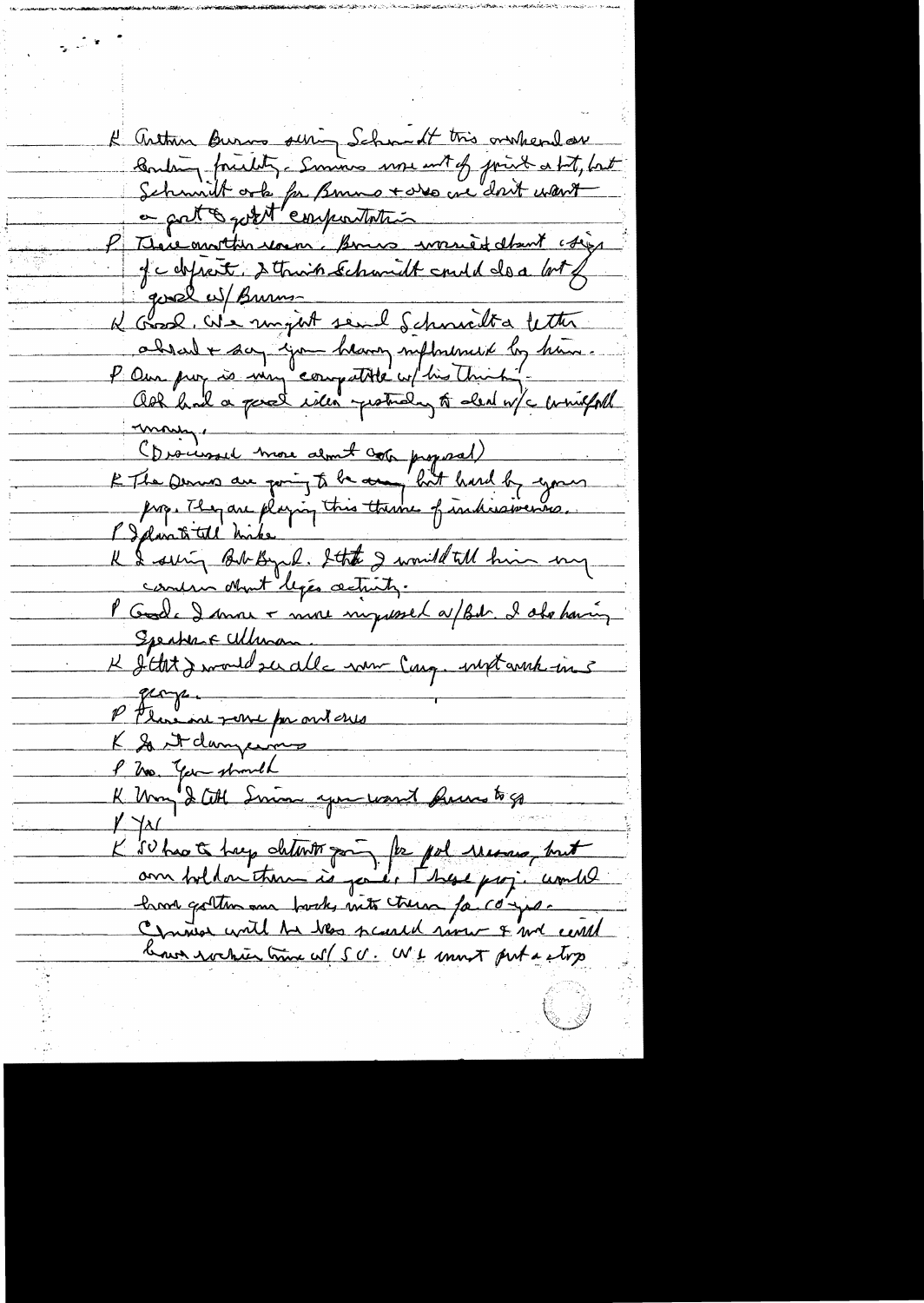To deprodlemation of expect and the one FP Denty using Schlee. He is playing a gentle gray : schrid he said short be instructed P Showed del et? & Strik Brout should One F-14/15, 2 have Schles has prome favoring data. I trink he should So be with prepared to chancers it Cethat is you some on moins et P fre P In problem, it rations and for hardens K On's 20, me will but intitaly underso de printing en ditente a surprise relation en /<br>Japon + Em. Alos c / ma ar Exer - legis Protoked to fart this will fit injut in report. They be not even make I Totally leave just, Ent to energy have increment. If when the Servis un Macrept crey à feur kom in cortan.<br>Débiut he may la raptit.<br>Unit dacourain mou clear that forz camp was that Sadat couldn't fine up on the -4- they Not suboug? K That was are excess, if they had unly wanted it. Damp antto see Just PM - ess massiv D. s. Pho, Is moore a prob? Sc (asige fictions) P We potting Penning. Jim Columan into Times. Thristing & Wartha Euffros for HE OS. Wfor black & a lumman, and are thereing things around.

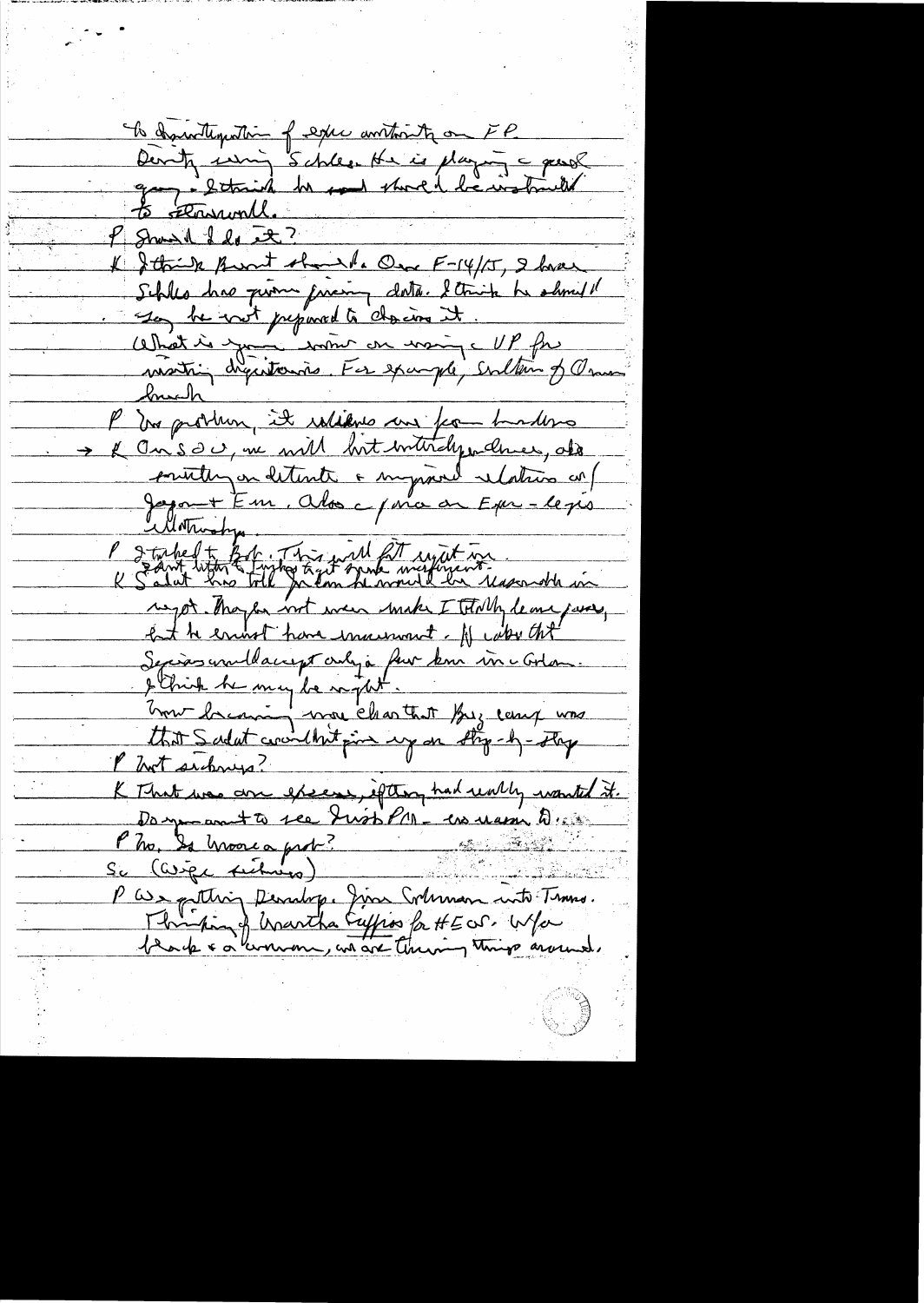l'Ourtetauring compte. K & agor his arrivated good consto. P. Do that public ?  $k$  hs. Purhal would I have to give my as Golan? K There are 2 big hills what of a muster Thy are maniaced don't hills. String we should do E front \* The with get contra of you take in I about Golm. Orgo to Cumm from which + let guesnies bill <u>a bit.</u> & I would like to go to Ec + Ver & poy you symp. To cemming we prites in trade bill. P Was that guy de le perma جدا کے مذک K Oba Carba, than is a MFN in Unonh. Organities want to invite Cuba & think and should oppose. Justead & Unit as should agree these that OBS lytig can le by imagesty. If was Oft somment, were a more will recog. Contra + OAS book to unhautous. I can carbon has saint mogther took mankeuver. that try won't & tack - There 1x 4 coming. I this we comer il soy are metting to brother. This will get a slaw pared draloger stouted. Reght wow an have no mans to community. We should stay 1/2 step Whind Brazil. We shouldn't put Begit & should sypation friends who bashed m. P What united to settlement down roal? K & not since you want & astoc ulations byperite electrons. I think we should all them to jipe deman in press (Neartten w/ 7). We may brown to